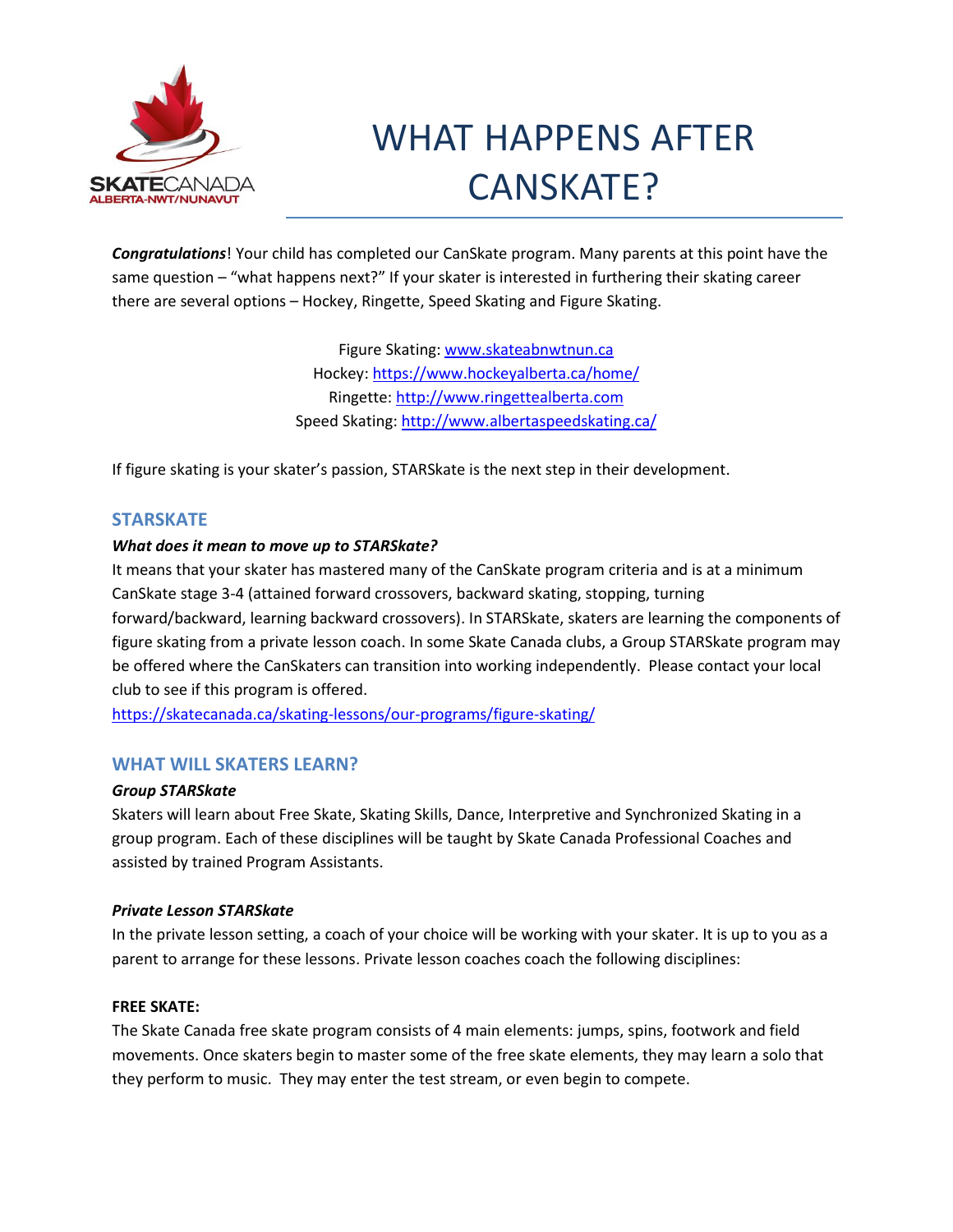## **SKATING SKILLS:**

The Skate Canada skating skills program incorporates turns, edges, positions, crossovers, field movements and stops. They are intended to improve balance, lean, flow, power, speed, focus and presentation skills. Skating skills are designed as patterns on the ice and once skaters begin to master some of their skating skills, they may decide to test them.

## **DANCES:**

The Skate Canada dance program teaches the skater knowledge of dance, turns, basic dance elements as well as an understanding of music, timing, and rhythm. The skater progresses through a variety of ice dances set to music. The first dance that your skater will learn is the 'Dutch Waltz' and once this dance is mastered they may decide to test it.

#### **INTERPRETIVE:**

The Skate Canada interpretive program (formerly called the Artistic program) is a form of skating in which the emphasis is placed on the skater's artistic ability to use their skills to interpret music rather than on their technical abilities. Evaluation focuses on interpretation of music, skating skills, and development of theme and creativity.

#### **SYNCHRONIZED SKATING:**

Synchronized skating, or synchro, is a specialized discipline of skating involving groups of eight or more skaters performing various formations and maneuvers. The objective is for the team to perform as one unit executing circles, blocks, lines, wheels and intersections in unison to the music, while demonstrating quality edges, power and flow.

<https://skatecanada.ca/skating-lessons/our-programs/synchronized-skating/>

# **WHAT IS AN ASSESSMENT?**

Assessments will occur in the skater's natural training environment, during their regular lesson time. This may take place in a group, semi-private or private lessons.

# **WHAT IF MY CHILD WANTS TO COMPETE?**

Many skaters will become interested in competing and there are many competitions in each region that your child could attend. Depending on their level, your child will enter the Skate Canada STAR 1-5 program and compete with children at the same age and ability. Entry levels are assessed to standard, and higher levels compete for a ranking. The decision to compete is generally made in conjunction with a Skate Canada Professional Coach. They will be able to provide you with detailed information on how competitions will work and what will be expected of both the skaters and parents.

# **WHAT ABOUT EQUIPMENT?**

*Proper equipment is essential in ensuring your skater has a safe and enjoyable skating experience.*